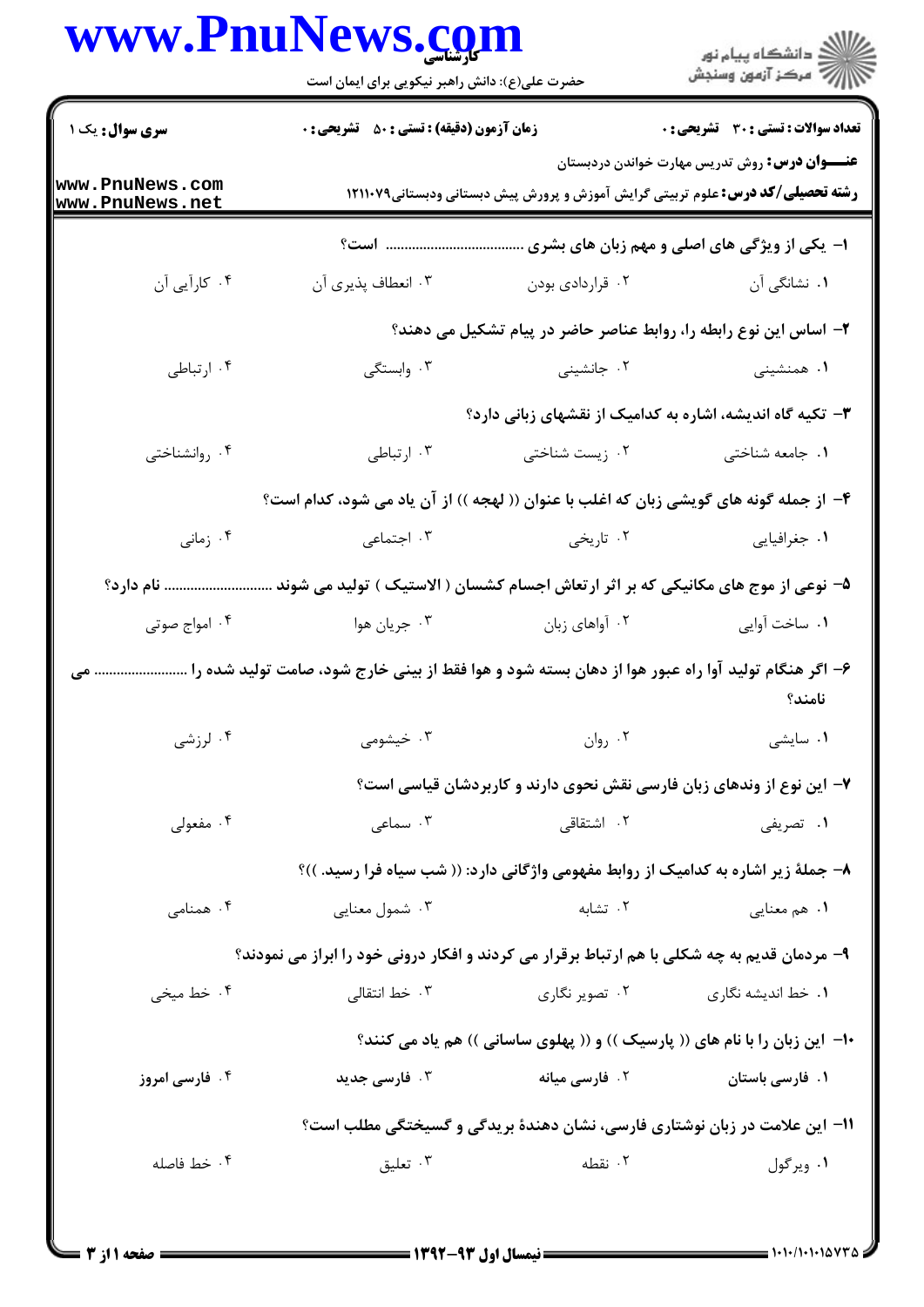## www.PnuNews.com

|                                  | www.PnuNews.com<br>حضرت علی(ع): دانش راهبر نیکویی برای ایمان است                                                                               |                                                                            | ≦ دانشڪاه پيام نور<br>√ مرڪز آزمون وسنڊش     |  |
|----------------------------------|------------------------------------------------------------------------------------------------------------------------------------------------|----------------------------------------------------------------------------|----------------------------------------------|--|
| <b>سری سوال : ۱ یک</b>           | <b>زمان آزمون (دقیقه) : تستی : 50 ٪ تشریحی : 0</b>                                                                                             |                                                                            | <b>تعداد سوالات : تستی : 30 ٪ تشریحی : 0</b> |  |
| ww.PnuNews.com<br>ww.PnuNews.net | <b>عنـــوان درس:</b> روش تدریس مهارت خواندن دردبستان<br><b>رشته تحصیلی/کد درس:</b> علوم تربیتی گرایش آموزش و پرورش پیش دبستانی ودبستانی۱۲۱۱۰۷۹ |                                                                            |                                              |  |
|                                  |                                                                                                                                                | 1۲- در این نوع خط، کلیهٔ حرکتهای افقی حروف و کلمات بر خط زمینه منطبق است؟  |                                              |  |
| ۰۴ ثلث                           | ۰۳ خط شبیه به نسخ                                                                                                                              | ۰۲ نسخ                                                                     | ٠١ نستعليق تحريري                            |  |
|                                  |                                                                                                                                                | ۱۳- کدامیک از موارد زیر از ارکان چهارگانهٔ مهارتهای زبانی <i>نمی باشد؟</i> |                                              |  |
| ۰۴ دقت و تمرکز حواس              | ۰۳ خواندن و نوشتن                                                                                                                              | ۰۲ گوش کردن                                                                | ۰۱ صحبت کردن                                 |  |
|                                  | ۱۴- کشف و ارزیابی گرایش ها و تعصبات گوینده، از جمله مهارتهای کدام نوع از گوش دادن محسوب می شود؟                                                |                                                                            |                                              |  |
| ۰۴ تحلیلی                        | ۰۳ فعال                                                                                                                                        | ۰۲ با دقت                                                                  | ٠١ حاشيه ای                                  |  |
|                                  |                                                                                                                                                | 1۵- کدامیک از موارد زیر از مهارتهای شفاهی زبان به شمار می رود؟             |                                              |  |
| ۰۴ صحبت کردن                     | ۰۳ گوش دادن                                                                                                                                    | ۰۲ شنیدن                                                                   | ۰۱ خواندن                                    |  |
|                                  |                                                                                                                                                | ۱۶– این نوع مدلها عمیقاً بر موازنهٔ خواندن و گوش کردن تأکید دارند؟         |                                              |  |
|                                  | ۰۲ مدلهای از بالا به پایین                                                                                                                     | ۰۱ مدلهای تعاملی خواندن                                                    |                                              |  |
|                                  | ۰۴ مدلهای فرایند خواندن                                                                                                                        |                                                                            | ۰۳ مدلهای از پایین به بالا                   |  |
|                                  | ۱۷– در این رویکرد آموزش خواندن، تا زمانی که فراگیران به زبان شفاهی مسلّط نشده اند آموزش خواندن و نوشتن آغاز نمی                                |                                                                            | <u>شود؟</u>                                  |  |
| ۰۴ الفبای اصلاح شده              | ۰۳ زبانشناختی                                                                                                                                  | ۰۲ ترکیبی                                                                  | ٠١ تجربهٔ زباني                              |  |
|                                  | ۱۸– این نوع خواندن باعث افزایش میزان دقّت و تمرکز حواس از طریق افزایش میزان علاقه به مطلب در خواننده می شود؟                                   |                                                                            |                                              |  |
| ۰۴ عبارت خوانی                   | ۰۳ خواندن اجمالی                                                                                                                               | ۰۲ همخوانی                                                                 | ۰۱ خواندن خطابی                              |  |
|                                  |                                                                                                                                                | ۱۹- به فرایند تقلید از اشکال نوشتاری  می گویند؟                            |                                              |  |
| ۰۴ کلمه سازی                     | ۰۳ یادداشت برداری                                                                                                                              | ۰۲ رونویسی                                                                 | ۰۱ کپی برداری                                |  |
|                                  | +۲- در کدامیک از مراحل آموزش نوشتن، دانش آموزان می توانند اوّلین تجربیّات خلّاقیّت نوشتاری را کسب کنند؟                                        |                                                                            |                                              |  |
| ۰۴ جمله سازی                     | ۰۳ کلمه سازی                                                                                                                                   | ۰۲ املاء                                                                   | ۰۱ انشاء                                     |  |
|                                  | <b>۳۱</b> - یکی از ضروری ترین مهارتهای نوشتن فعّال که دانش آموزان باید از همان دورهٔ دبستان با بخشی از آن آشنا                                 |                                                                            | شوند  است؟                                   |  |
|                                  | ۰۳ نامه نگاری                                                                                                                                  | ۰۲ خاطره نویسی                                                             |                                              |  |